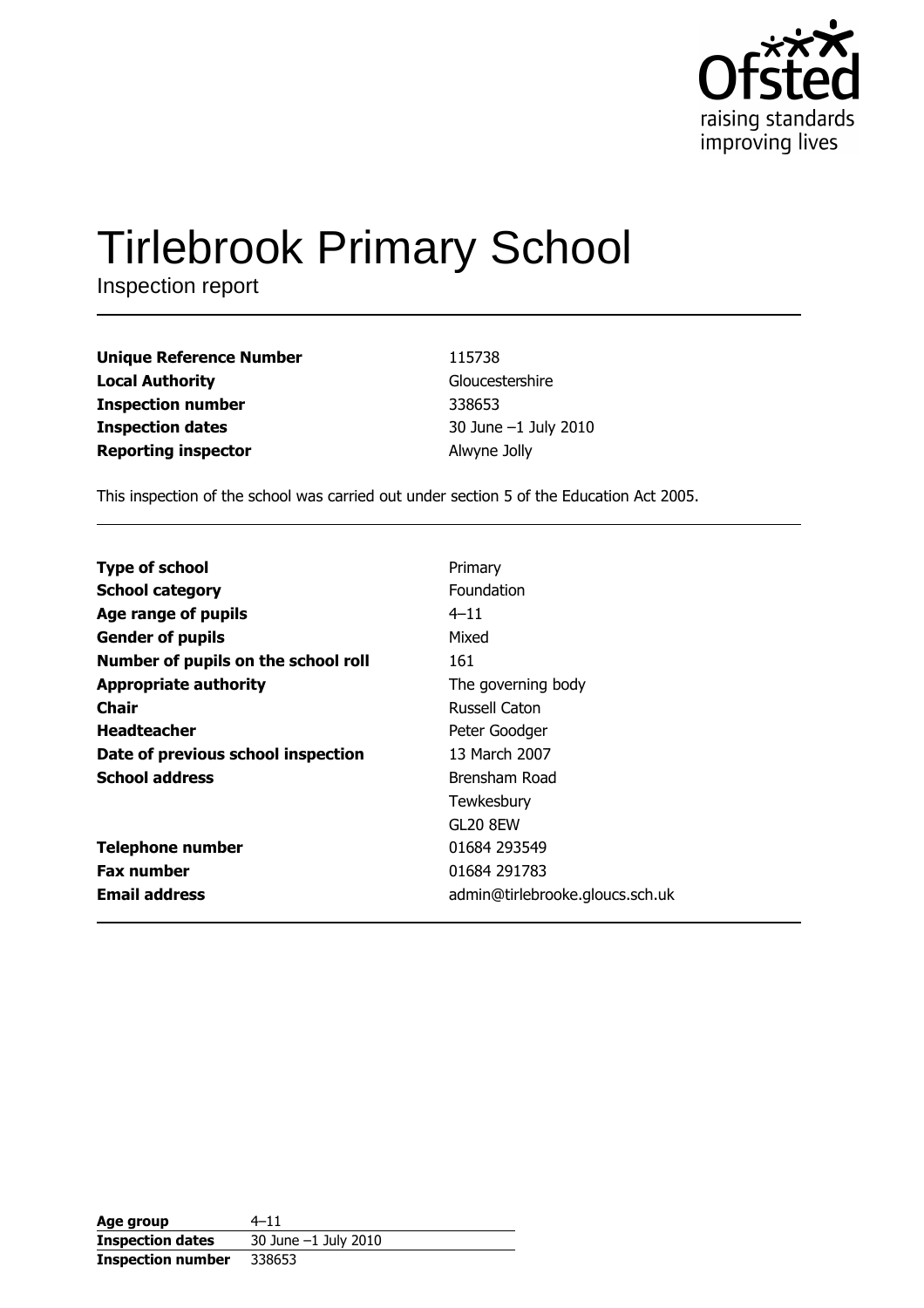The Office for Standards in Education, Children's Services and Skills (Ofsted) regulates and inspects to achieve excellence in the care of children and young people, and in education and skills for learners of all ages. It regulates and inspects childcare and children's social care, and inspects the Children and Family Court Advisory Support Service (Cafcass), schools, colleges, initial teacher training, work-based learning and skills training, adult and community learning, and education and training in prisons and other secure establishments. It rates council children's services, and inspects services for looked after children, safequarding and child protection.

Further copies of this report are obtainable from the school. Under the Education Act 2005, the school must provide a copy of this report free of charge to certain categories of people. A charge not exceeding the full cost of reproduction may be made for any other copies supplied.

If you would like a copy of this document in a different format, such as large print or Braille, please telephone 08456 404045, or email enquiries@ofsted.gov.uk.

You may copy all or parts of this document for non-commercial educational purposes, as long as you give details of the source and date of publication and do not alter the documentation in any way.

Royal Exchange Buildings St Ann's Square Manchester M2 7LA T: 08456 404045 Textphone: 0161 618 8524 E: enquiries@ofsted.gov.uk W: www.ofsted.gov.uk © Crown copyright 2010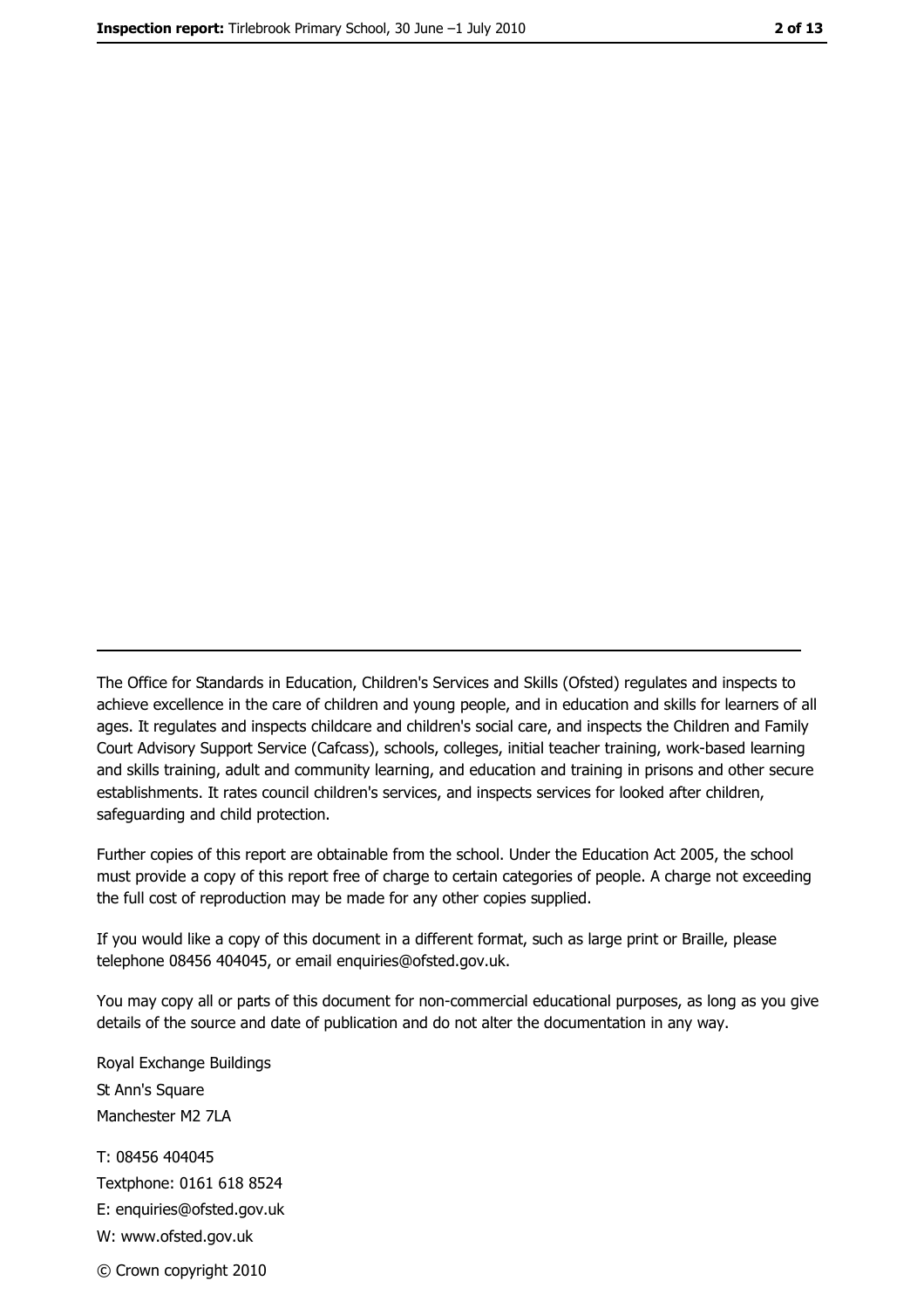# **Introduction**

This inspection was carried out by three additional inspectors, who visited eight lessons and saw eight teachers teach. They held meetings with groups of pupils, members of staff, governors and senior leaders. They also looked at the school development plan and documents relating to planning, monitoring, safeguarding, communications with parents and carers, records of governors' meetings and 61 questionnaires completed by parents and carers.

The inspection team reviewed many aspects of the school's work. It looked in detail at the following:

- the progress made by pupils in their writing  $\blacksquare$
- whether pupils understand how to improve their work and use any targets set for  $\blacksquare$ that purpose
- what the school does to improve pupils' understanding of the different cultures that  $\blacksquare$ make up modern Britain
- how far curriculum leaders are monitoring attainment, teaching and provision in  $\blacksquare$ their subjects.

# **Information about the school**

proportion of pupils with special educational needs and/or disabilities is average, most commonly for pupils with moderate learning difficulties. The great majority of pupils are of White British ethnicity. The school has Healthy School and Activemark status.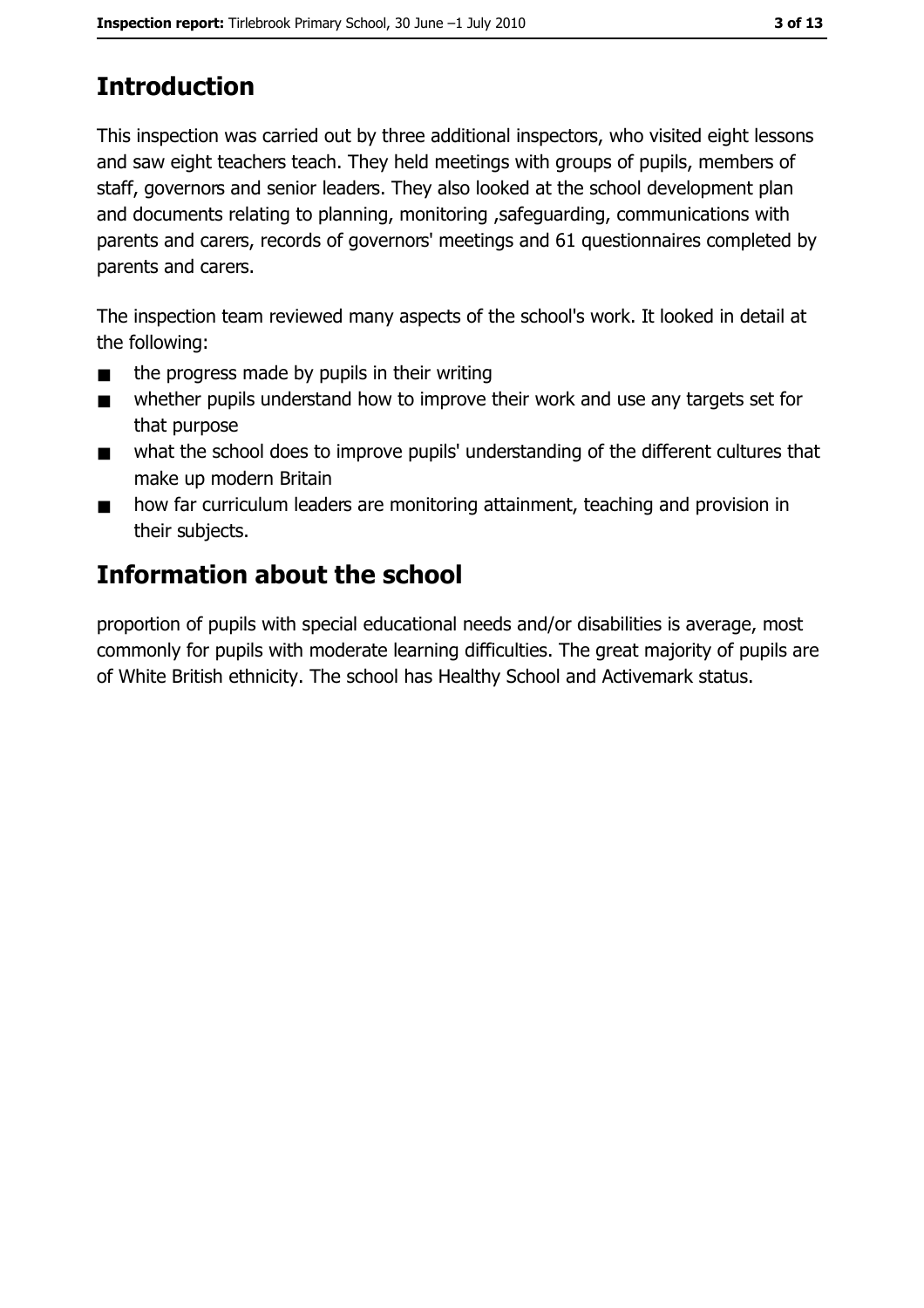Inspection grades: 1 is outstanding, 2 is good, 3 is satisfactory, and 4 is inadequate Please turn to the glossary for a description of the grades and inspection terms

# **Inspection judgements**

## Overall effectiveness: how good is the school?

#### The school's capacity for sustained improvement

## **Main findings**

Tirlebrook is a good school which has improved since its last inspection. It has an interesting curriculum which enhances pupils' enjoyment of school life so that their attendance is outstanding. Pupils' personal development is fostered well and this is best illustrated by their outstanding adoption of a healthy lifestyle. The school gives its pupils a clear grasp of their responsibilities so they make a good contribution to both their school and the wider community. They display positive attitudes and behave well, which contribute to the purposeful and orderly atmosphere in the school.

Good induction procedures ensure that children settle well into the Reception class. They have a secure start because of the effective teaching, good relationships and stimulating learning environment. There is a good balance between teacher led activities and independent learning so the children make good progress.

The standard of boys' literacy across the school is a weaker area and, although their reading improves due to good teaching of phonic skills, the quality of their writing does not match their standard in other areas. Pupils' attainment overall, however, is above average by the end of Year 6, reflecting good progress from their average starting points. Across the curriculum all pupils achieve well, although the quality of able boys' writing does not match their attainment in reading, mathematics and science.

The school has developed better systems to track pupils' progress and improved the use of assessment information in lessons. As a result, the quality of teaching across the school has improved and is now good. Marking and the guidance given to pupils are also much better.

The care, guidance and support given to pupils are good and are particularly effective and valued for pupils with significant specific needs. Parents and carers are very appreciative of the emphasis on the education of the whole child by the school, summed up by one parent or carer's comment that the school provides 'security, ensures good progress and lets the children have fun'.

Good leadership from the headteacher has ensured the school has tackled previous identified weaknesses, for example by improving the consistency of teaching. The governors have developed good systems to hold the school to account in a rigorous, but supportive, manner and subject leaders are more effective. The school is outward looking and informs pupils well about other countries through its international week and theme days. However, there are gaps in the range of ways it provides first-hand experience to foster understanding of different cultures closer to home.

The school's knowledge of its own strengths and weaknesses is well founded and influential in determining priorities, indicating its good capacity to sustain further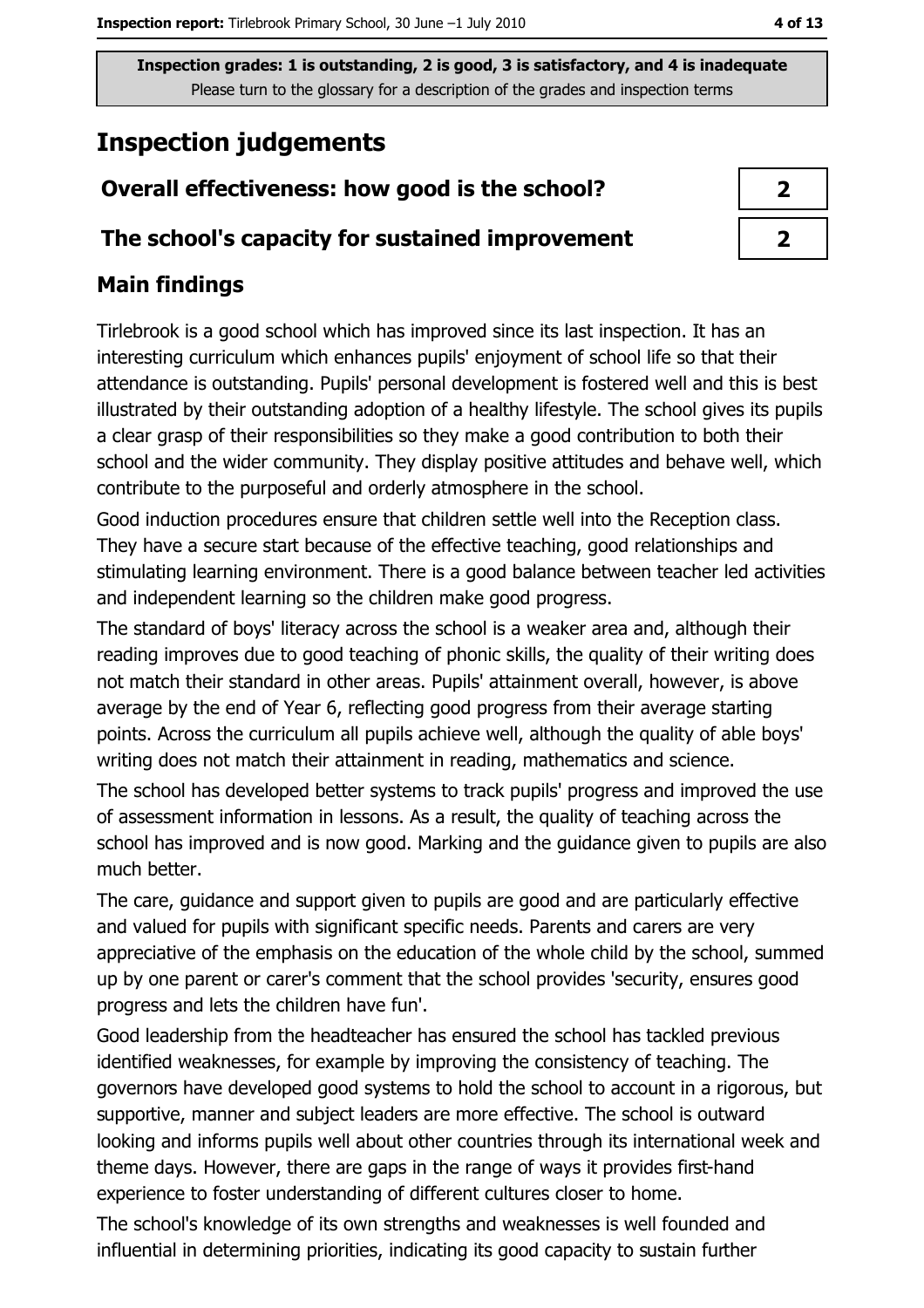Inspection grades: 1 is outstanding, 2 is good, 3 is satisfactory, and 4 is inadequate Please turn to the glossary for a description of the grades and inspection terms

improvement.

#### What does the school need to do to improve further?

- Improve the standard of boys' writing by:
	- providing tasks that meet the specific interests of boys
	- addressing the particular needs of those who are more able.
- Improve pupils' understanding of the diversity of cultures within modern Britain by  $\blacksquare$ providing greater opportunities for them to engage with representatives of other cultures.

#### **Outcomes for individuals and groups of pupils**



Most pupils make good progress because they are motivated by lively teaching that engages their interest. They have good attitudes to learning and behave well. Their transparent enjoyment of school life is reflected in an excellent level of attendance and punctuality, which helps develop key skills for their future economic well-being. They also say how completely safe they feel in school, a view correctly echoed by their parents and carers.

Attainment is above average by the end of Year 6 which reflects good progress. Achievement is good overall. The school has effectively maintained above average standards in mathematics and science and overall attainment is improving in English. The most resistant element to improvement initiatives since the last inspection has been the standard of boys' writing. This is particularly marked for able boys, who do not achieve the standard of which they are capable because the tasks set do not always interest them. Girls, in contrast, attain above average standards in writing.

The quality of learning and performance in the classrooms is good throughout the school, building on the good start children make in the Early Years Foundation Stage. The needs of those pupils who have special educational needs and/or disabilities are accurately identified and these pupils have well targeted support so that they achieve well. A full range of extra-curricular sporting activities, which has a high take up by pupils, reflects the school's Activemark status. Pupils' spiritual, moral, and social development is good but pupils have limited understanding of the diverse range of cultures that make up modern Britain.

These are the grades for pupils' outcomes

The grades for attainment and attendance are: 1 is high; 2 is above average; 3 is broadly average; and 4 is low.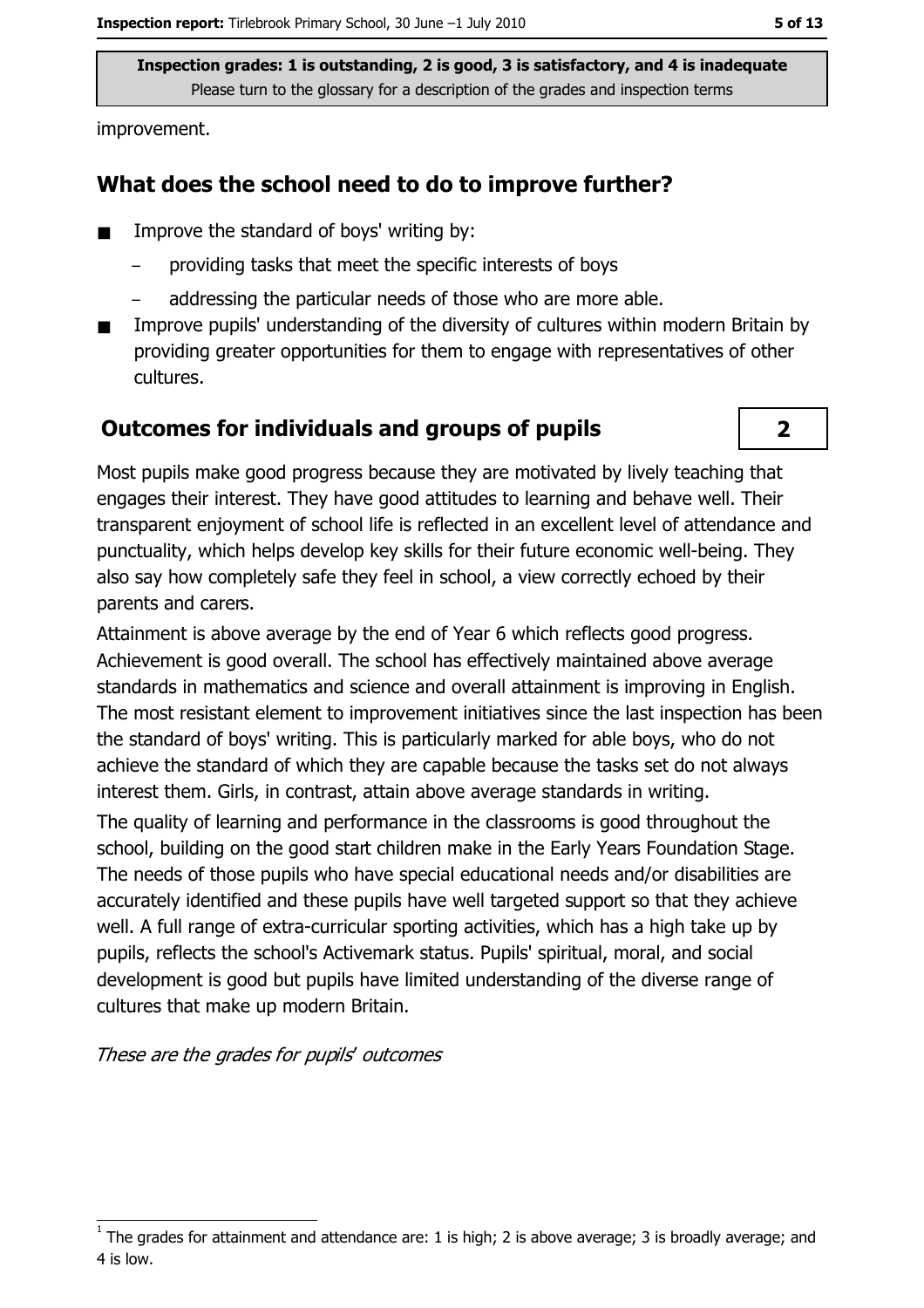Inspection grades: 1 is outstanding, 2 is good, 3 is satisfactory, and 4 is inadequate Please turn to the glossary for a description of the grades and inspection terms

| Pupils' achievement and the extent to which they enjoy their learning                                                     |               |  |
|---------------------------------------------------------------------------------------------------------------------------|---------------|--|
| Taking into account:<br>Pupils' attainment <sup>1</sup>                                                                   | 2             |  |
| The quality of pupils' learning and their progress                                                                        | $\mathcal{P}$ |  |
| The quality of learning for pupils with special educational needs and/or<br>disabilities and their progress               | 2             |  |
| The extent to which pupils feel safe                                                                                      |               |  |
| <b>Pupils' behaviour</b>                                                                                                  |               |  |
| The extent to which pupils adopt healthy lifestyles                                                                       | 1             |  |
| The extent to which pupils contribute to the school and wider community                                                   |               |  |
| The extent to which pupils develop workplace and other skills that will<br>contribute to their future economic well-being |               |  |
| Taking into account:<br>Pupils' attendance <sup>1</sup>                                                                   | 1             |  |
| The extent of pupils' spiritual, moral, social and cultural development                                                   |               |  |

#### How effective is the provision?

Teaching is consistently good, summed up by one pupil who said, 'The teachers help, support and make lessons fun.' It is better than at the time of the previous inspection, particularly in terms of the quidance pupils receive to improve their work. Marking is thorough and constructive and pupils understand the clear targets they are given to help them do better. This is reinforced in lessons where pupils understand what they must do to be successful. All lessons have a purposeful atmosphere and only occasionally do prolonged introductions impede the swift progress of pupils' learning. The shared planning and feedback sheet for teaching assistants ensures they are well deployed and give good support to pupils, particularly those who have special educational needs and/or disabilities.

A good curriculum covers all subjects and encourages the pupils' creative development. There is particularly good provision for music and physical education. The good links with the local high school also help pupils' progress, particularly in French and information and communication technology. Despite external support, boys' interest has not been fully engaged for writing tasks so that their progress, particularly for the able, has not matched that of other pupils.

There are well developed arrangements for the care of all pupils which ensure their good personal development and support their learning well. Pupils are particularly well prepared for transition in and out of the school and from class to class.

These are the grades for the quality of provision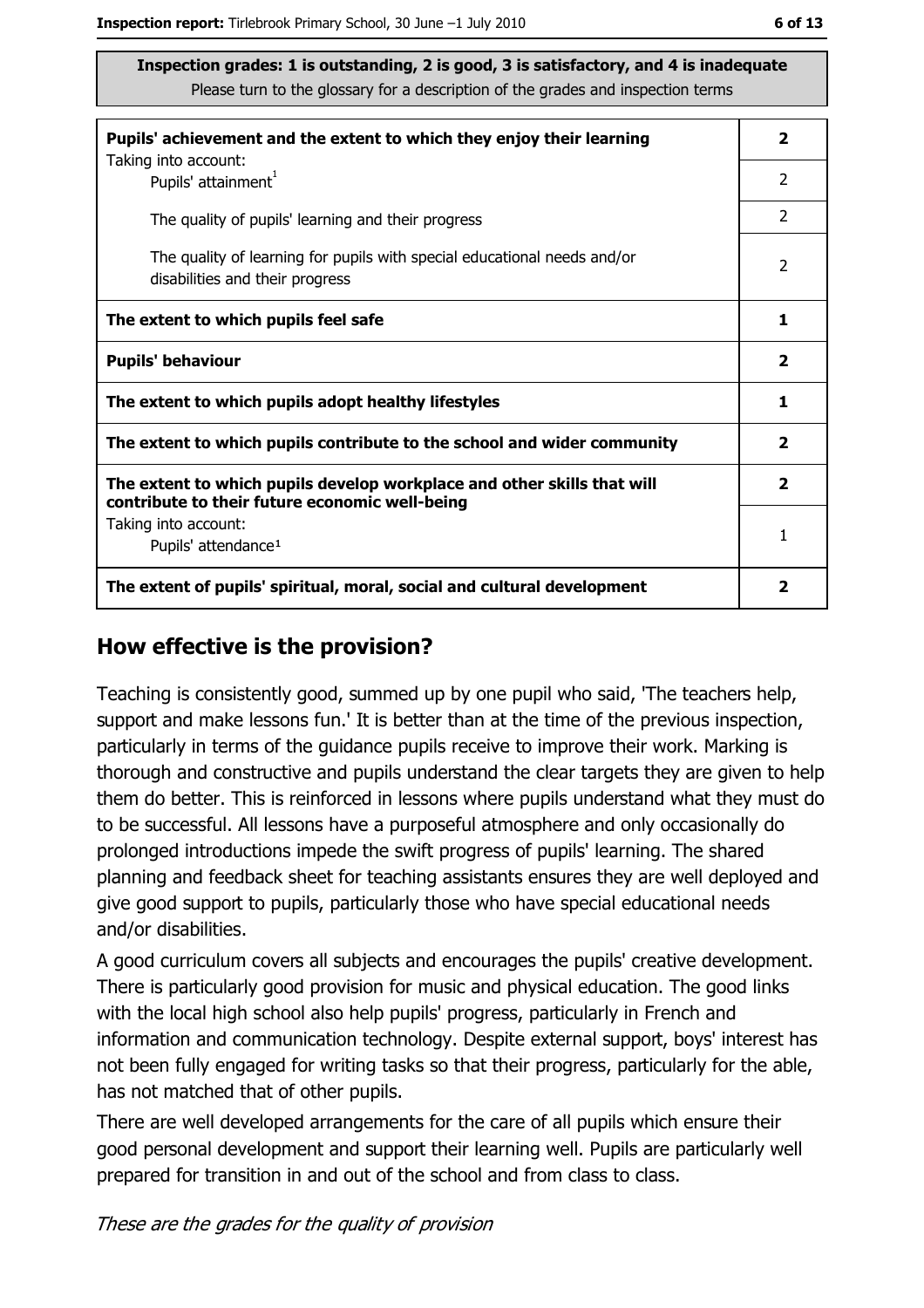| Inspection grades: 1 is outstanding, 2 is good, 3 is satisfactory, and 4 is inadequate |
|----------------------------------------------------------------------------------------|
| Please turn to the glossary for a description of the grades and inspection terms       |

| The quality of teaching                                                                                    |  |
|------------------------------------------------------------------------------------------------------------|--|
| Taking into account:<br>The use of assessment to support learning                                          |  |
| The extent to which the curriculum meets pupils' needs, including, where<br>relevant, through partnerships |  |
| The effectiveness of care, guidance and support                                                            |  |

#### How effective are leadership and management?

The headteacher provides strong leadership. He has responded well to the issues raised in the last inspection report to bring about improvements and gain the wholehearted backing of the staff in his desire to drive the school forward. The governors give effective support and also challenge the senior leadership in the best interests of the school. An annual 'Raising Attainment Plan' has been introduced which has been at the heart of school improvement planning and is monitored regularly by governors. Curriculum leaders are now monitoring and improving the quality of teaching and learning much more effectively. There are also effective systems to track the progress of individual pupils and identify where further support is needed. The senior management team and governors have undertaken effective and accurate self-evaluation, which has identified the school's strengths and weaknesses. They recognise that, although standards have improved in English overall, the quality of boys' writing is not as good as it should be. Safeguarding requirements were fully met at the time of the inspection due to effective, well-monitored procedures.

Parents and carers speak very enthusiastically about their links with the school and pupils assert that everyone in the school has an equal chance and that no discrimination is either evident or tolerated because of the positive school ethos. The school has carried out an effective audit and has a clear policy and plans to develop community cohesion. These plans are at an early stage and have not yet had a significant impact on pupils' perception of the richness and diversity of life in both multi-cultural Britain and the world beyond.

| The effectiveness of leadership and management in embedding ambition and<br>driving improvement                                                                     |  |
|---------------------------------------------------------------------------------------------------------------------------------------------------------------------|--|
| Taking into account:<br>The leadership and management of teaching and learning                                                                                      |  |
| The effectiveness of the governing body in challenging and supporting the<br>school so that weaknesses are tackled decisively and statutory responsibilities<br>met |  |
| The effectiveness of the school's engagement with parents and carers                                                                                                |  |
| The effectiveness of partnerships in promoting learning and well-being                                                                                              |  |

These are the grades for leadership and management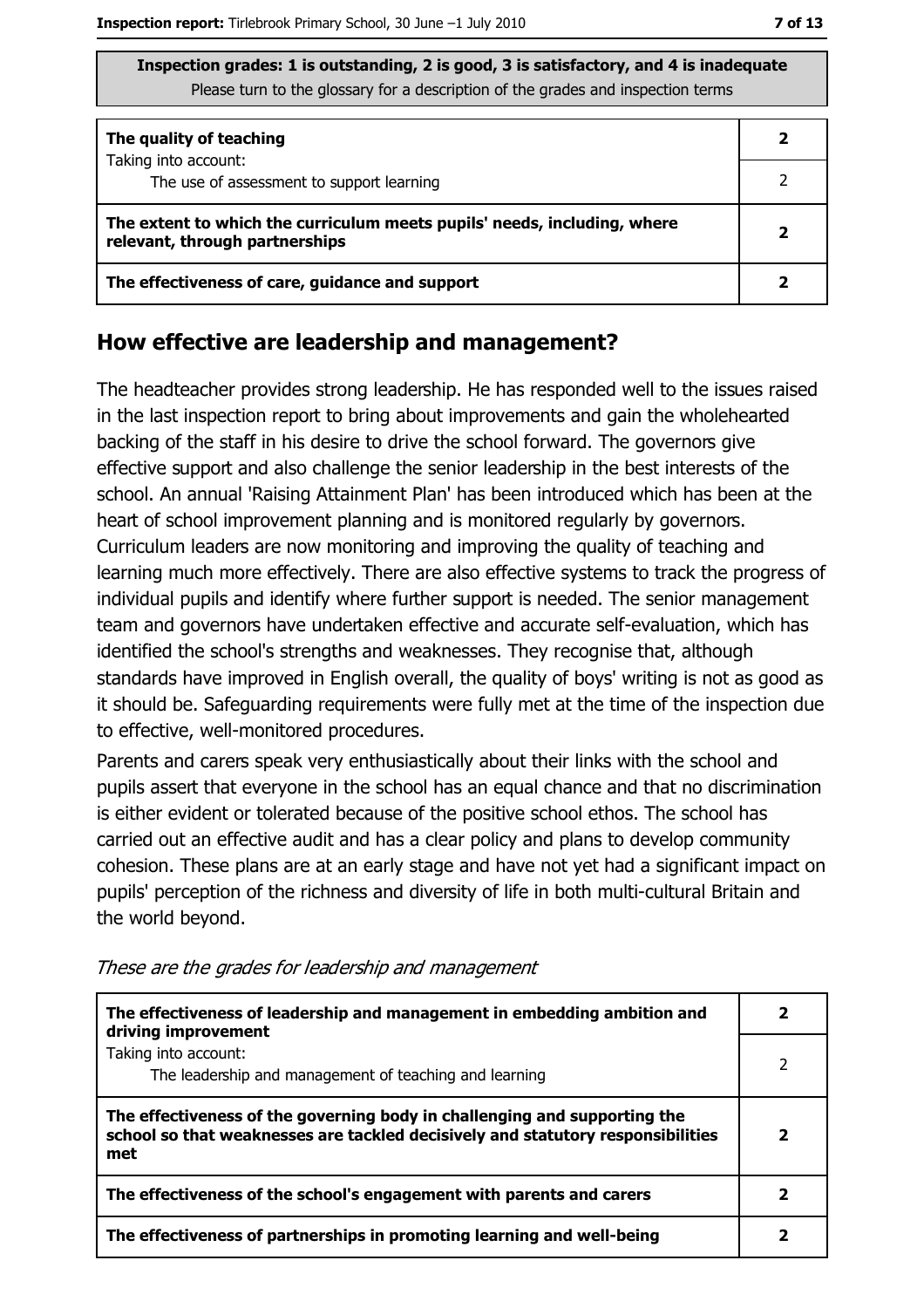$\overline{2}$ 

| Inspection grades: 1 is outstanding, 2 is good, 3 is satisfactory, and 4 is inadequate<br>Please turn to the glossary for a description of the grades and inspection terms |                         |  |
|----------------------------------------------------------------------------------------------------------------------------------------------------------------------------|-------------------------|--|
| The effectiveness with which the school promotes equality of opportunity and<br>tackles discrimination                                                                     | 2                       |  |
| The effectiveness of safeguarding procedures                                                                                                                               | $\overline{\mathbf{2}}$ |  |
| The effectiveness with which the school promotes community cohesion                                                                                                        | 3                       |  |

The effectiveness with which the school deploys resources to achieve value for money

## **Early Years Foundation Stage**

An outstanding booklet on starting school is much appreciated by parents and carers and helps children settle quickly into Reception. There has been a sustained improvement in standards over the last three years so that by the end of the year children reach a good level of development. However, there is still a relative weakness in early literacy skills and, although children's phonic development is good, progress in independent writing is limited. Girls perform better than boys overall, especially in writing.

Teaching is consistently good and the balance between activities led by adults and those which the children initiate is good. There is a particularly stimulating learning environment and children enjoy their learning. The high standard of care shown by staff is reflected by the considerate behaviour children show towards each other. They are taught well how important it is to stay safe.

Leadership and management are good and there is an effective emphasis on promoting the enjoyment of learning and providing imaginative tasks to stimulate learning. Resources and accommodation are both good.

| <b>Overall effectiveness of the Early Years Foundation Stage</b>                      |  |  |
|---------------------------------------------------------------------------------------|--|--|
| Taking into account:                                                                  |  |  |
| Outcomes for children in the Early Years Foundation Stage                             |  |  |
| The quality of provision in the Early Years Foundation Stage                          |  |  |
| The effectiveness of leadership and management of the Early Years<br>Foundation Stage |  |  |

These are the grades for the Early Years Foundation Stage

## **Views of parents and carers**

Parents and carers were extremely positive about all aspects of school life. They were particularly fulsome about how much their children enjoyed school and the outstanding promotion of a healthy lifestyle, points with which inspectors agree. Very few concerns were raised and individual comments were almost totally complimentary about the quality of education the children receive.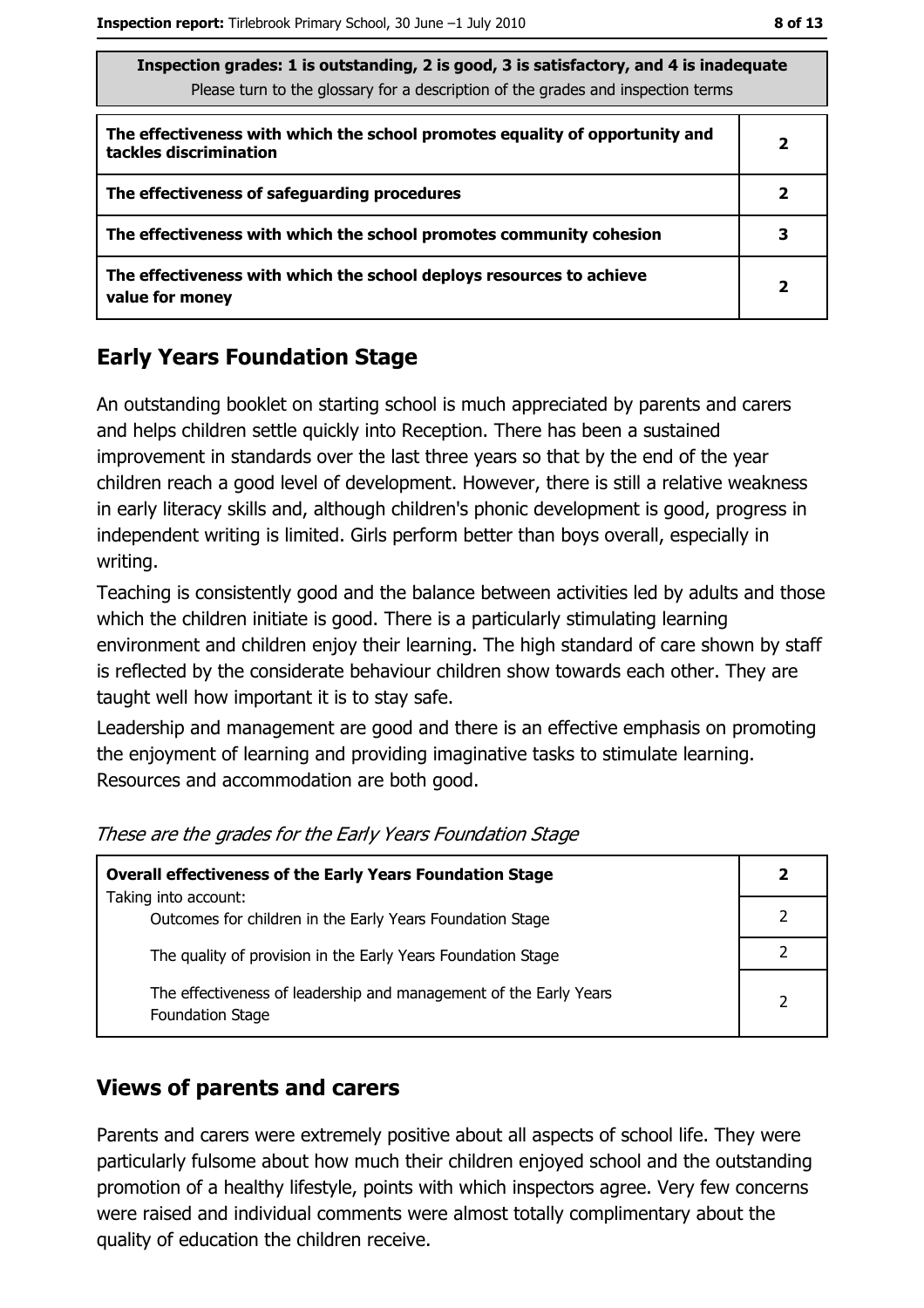#### Responses from parents and carers to Ofsted's questionnaire

Ofsted invited all the registered parents and carers of pupils registered at Tirlebrook Primary School to complete a questionnaire about their views of the school. In the questionnaire, parents and carers were asked to record how strongly they agreed with 13 statements about the school.

The inspection team received 61 completed questionnaires by the end of the on-site inspection. In total, there are 161 pupils registered at the school.

| <b>Statements</b>                                                                                                                                                                                                                                       | <b>Agree</b> | <b>Strongly</b> | <b>Agree</b> |               | <b>Disagree</b> |                | <b>Strongly</b><br>disagree |               |
|---------------------------------------------------------------------------------------------------------------------------------------------------------------------------------------------------------------------------------------------------------|--------------|-----------------|--------------|---------------|-----------------|----------------|-----------------------------|---------------|
|                                                                                                                                                                                                                                                         | <b>Total</b> | $\frac{0}{0}$   | <b>Total</b> | $\frac{0}{0}$ | <b>Total</b>    | $\frac{0}{0}$  | <b>Total</b>                | $\frac{0}{0}$ |
| My child enjoys school                                                                                                                                                                                                                                  | 47           | 77              | 14           | 23            | $\mathbf{0}$    | 0              | $\mathbf{0}$                | 0             |
| The school keeps my child<br>safe                                                                                                                                                                                                                       | 41           | 57              | 17           | 28            | $\mathbf 0$     | 0              | $\mathbf{0}$                | 0             |
| The school informs me<br>about my child's progress                                                                                                                                                                                                      | 34           | 56              | 25           | 41            | $\overline{2}$  | $\overline{2}$ | 0                           | 0             |
| My child is making enough<br>progress at this school                                                                                                                                                                                                    | 35           | 57              | 24           | 39            | $\overline{2}$  | $\overline{2}$ | 0                           | 0             |
| The teaching is good at this<br>school                                                                                                                                                                                                                  | 34           | 56              | 26           | 43            | $\mathbf{1}$    | $\mathbf{1}$   | 0                           | 0             |
| The school helps me to<br>support my child's learning                                                                                                                                                                                                   | 36           | 59              | 23           | 38            | $\mathbf{1}$    | $\mathbf{1}$   | 0                           | 0             |
| The school helps my child to<br>have a healthy lifestyle                                                                                                                                                                                                | 42           | 69              | 19           | 31            | $\mathbf 0$     | 0              | 0                           | 0             |
| The school makes sure that<br>my child is well prepared for<br>the future (for example<br>changing year group,<br>changing school, and for<br>children who are finishing<br>school, entering further or<br>higher education, or<br>entering employment) | 34           | 56              | 25           | 41            | $\mathbf{1}$    | $\mathbf{1}$   | $\mathbf 0$                 | 0             |
| The school meets my child's<br>particular needs                                                                                                                                                                                                         | 34           | 56              | 24           | 39            | 1               | $\mathbf{1}$   | 0                           | 0             |
| The school deals effectively<br>with unacceptable behaviour                                                                                                                                                                                             | 30           | 49              | 27           | 44            | $\mathbf{1}$    | $\mathbf{1}$   | 0                           | 0             |
| The school takes account of<br>my suggestions and<br>concerns                                                                                                                                                                                           | 30           | 49              | 30           | 49            | $\mathbf{1}$    | $\mathbf{1}$   | 0                           | 0             |
| The school is led and<br>managed effectively                                                                                                                                                                                                            | 41           | 67              | 18           | 30            | $\mathbf 0$     | 0              | 0                           | $\mathbf 0$   |
| Overall, I am happy with my<br>child's experience at this<br>school                                                                                                                                                                                     | 44           | 72              | 16           | 26            | $\mathbf{1}$    | $\mathbf{1}$   | 0                           | 0             |

The table above summarises the responses that parents and carers made to each statement. The percentages indicate the proportion of parents and carers giving that response out of the total number of completed questionnaires. Where one or more parents and carers chose not to answer a particular question, the percentages will not add up to 100%.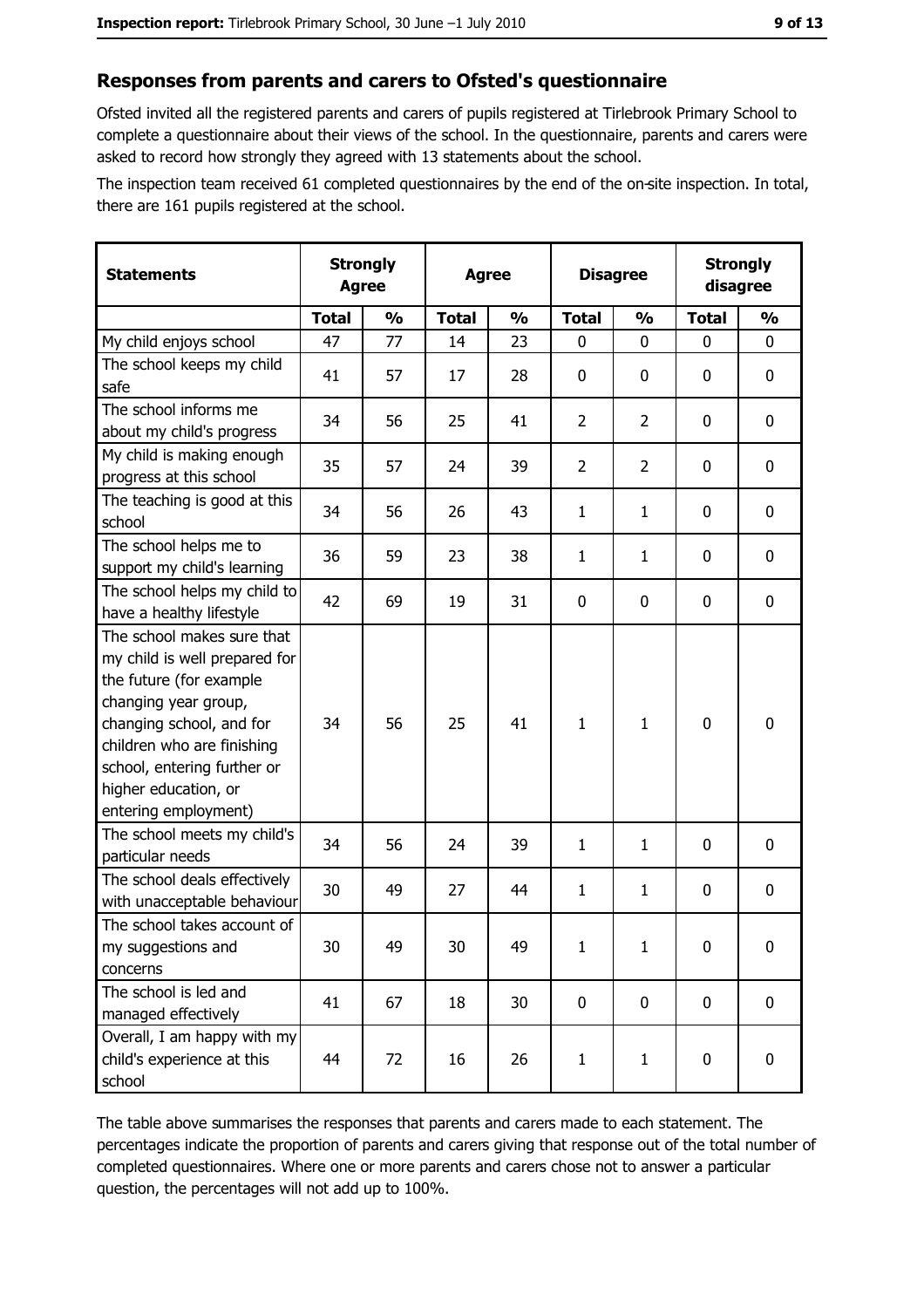## Glossary

| Grade   | <b>Judgement</b> | <b>Description</b>                                                                                                                                                                                                               |
|---------|------------------|----------------------------------------------------------------------------------------------------------------------------------------------------------------------------------------------------------------------------------|
| Grade 1 | Outstanding      | These features are highly effective. An oustanding<br>school provides exceptionally well for its pupils' needs.                                                                                                                  |
| Grade 2 | Good             | These are very positive features of a school. A school<br>that is good is serving its pupils well.                                                                                                                               |
| Grade 3 | Satisfactory     | These features are of reasonable quality. A satisfactory<br>school is providing adequately for its pupils.                                                                                                                       |
| Grade 4 | Inadequate       | These features are not of an acceptable standard. An<br>inadequate school needs to make significant<br>improvement in order to meet the needs of its pupils.<br>Ofsted inspectors will make further visits until it<br>improves. |

## What inspection judgements mean

#### **Overall effectiveness of schools**

|                       | Overall effectiveness judgement (percentage of<br>schools) |      |                     |                   |
|-----------------------|------------------------------------------------------------|------|---------------------|-------------------|
| <b>Type of school</b> | <b>Outstanding</b>                                         | Good | <b>Satisfactory</b> | <b>Inadequate</b> |
| Nursery schools       | 51                                                         | 45   | 0                   | 4                 |
| Primary schools       | 6                                                          | 41   | 42                  | 10                |
| Secondary schools     | 8                                                          | 34   | 44                  | 14                |
| Sixth forms           | 10                                                         | 37   | 50                  | 3                 |
| Special schools       | 32                                                         | 38   | 25                  | 5                 |
| Pupil referral units  | 12                                                         | 43   | 31                  | 14                |
| All schools           | 9                                                          | 40   | 40                  | 10                |

New school inspection arrangements were introduced on 1 September 2009. This means that inspectors now make some additional judgements that were not made previously.

The data in the table above is for the period 1 September to 31 December 2009 and is the most recently published data available (see www.ofsted.gov.uk). Please note that the sample of schools inspected during the autumn term 2009 was not representative of all schools nationally, as weaker schools are inspected more frequently than good or outstanding schools.

Percentages are rounded and do not always add exactly to 100. Secondary school figures include those that have sixth forms, and sixth form figures include only the data specifically for sixth form inspection judgements.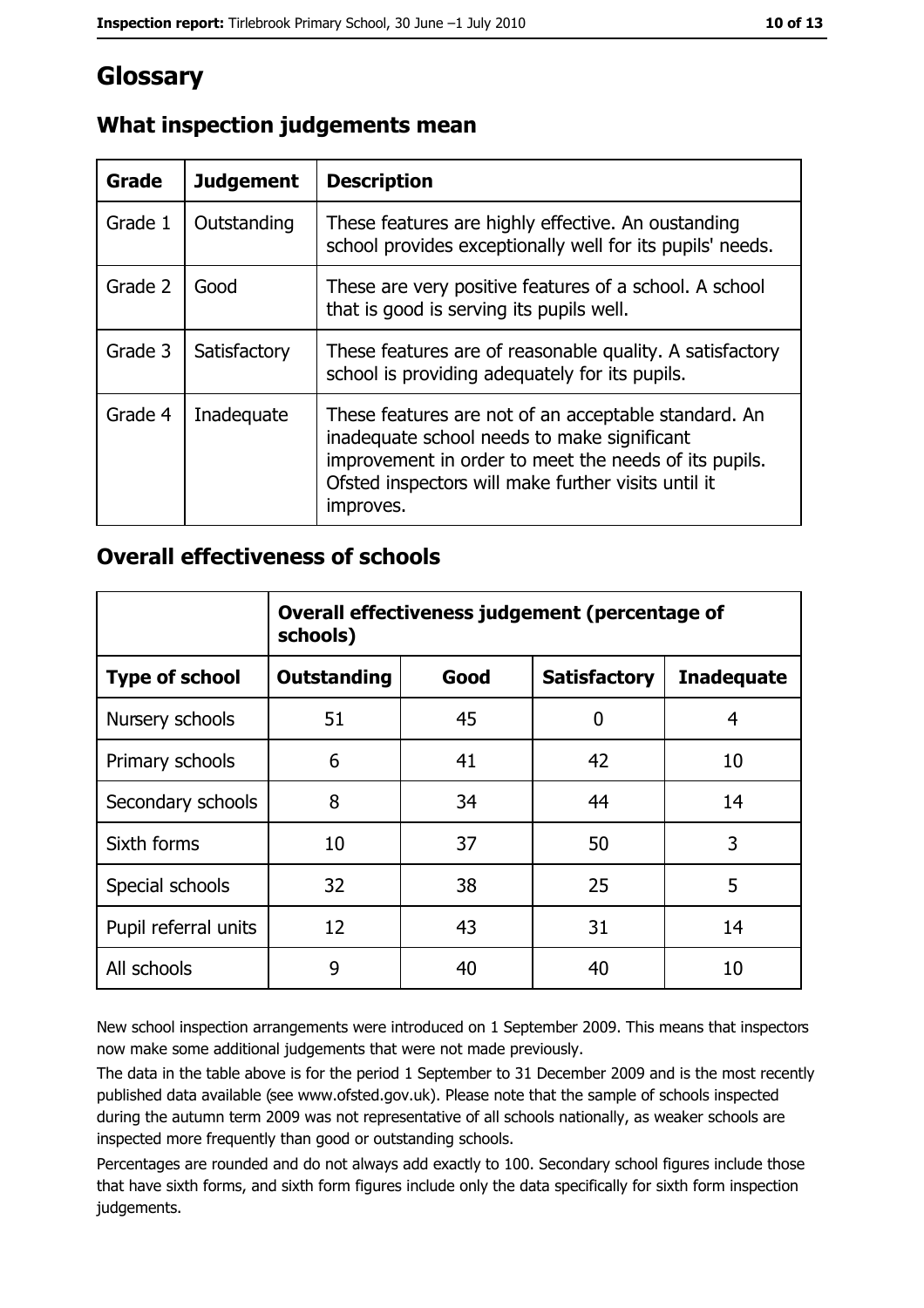# **Common terminology used by inspectors**

| Achievement:                  | the progress and success of a pupil in<br>their learning, development or training.                                                                                                                                                                                                                           |  |  |
|-------------------------------|--------------------------------------------------------------------------------------------------------------------------------------------------------------------------------------------------------------------------------------------------------------------------------------------------------------|--|--|
| Attainment:                   | the standard of the pupils' work shown by<br>test and examination results and in<br>lessons.                                                                                                                                                                                                                 |  |  |
| Capacity to improve:          | the proven ability of the school to<br>continue improving. Inspectors base this<br>judgement on what the school has<br>accomplished so far and on the quality of<br>its systems to maintain improvement.                                                                                                     |  |  |
| Leadership and management:    | the contribution of all the staff with<br>responsibilities, not just the headteacher,<br>to identifying priorities, directing and<br>motivating staff and running the school.                                                                                                                                |  |  |
| Learning:                     | how well pupils acquire knowledge,<br>develop their understanding, learn and<br>practise skills and are developing their<br>competence as learners.                                                                                                                                                          |  |  |
| <b>Overall effectiveness:</b> | inspectors form a judgement on a school's<br>overall effectiveness based on the findings<br>from their inspection of the school. The<br>following judgements, in particular,<br>influence what the overall effectiveness<br>judgement will be.                                                               |  |  |
|                               | The school's capacity for sustained<br>improvement.<br>Outcomes for individuals and groups<br>of pupils.<br>The quality of teaching.<br>The extent to which the curriculum<br>meets pupil's needs, including where<br>relevant, through partnerships.<br>The effectiveness of care, guidance<br>and support. |  |  |
| Progress:                     | the rate at which pupils are learning in<br>lessons and over longer periods of time. It<br>is often measured by comparing the<br>pupils' attainment at the end of a key<br>stage with their attainment when they<br>started.                                                                                 |  |  |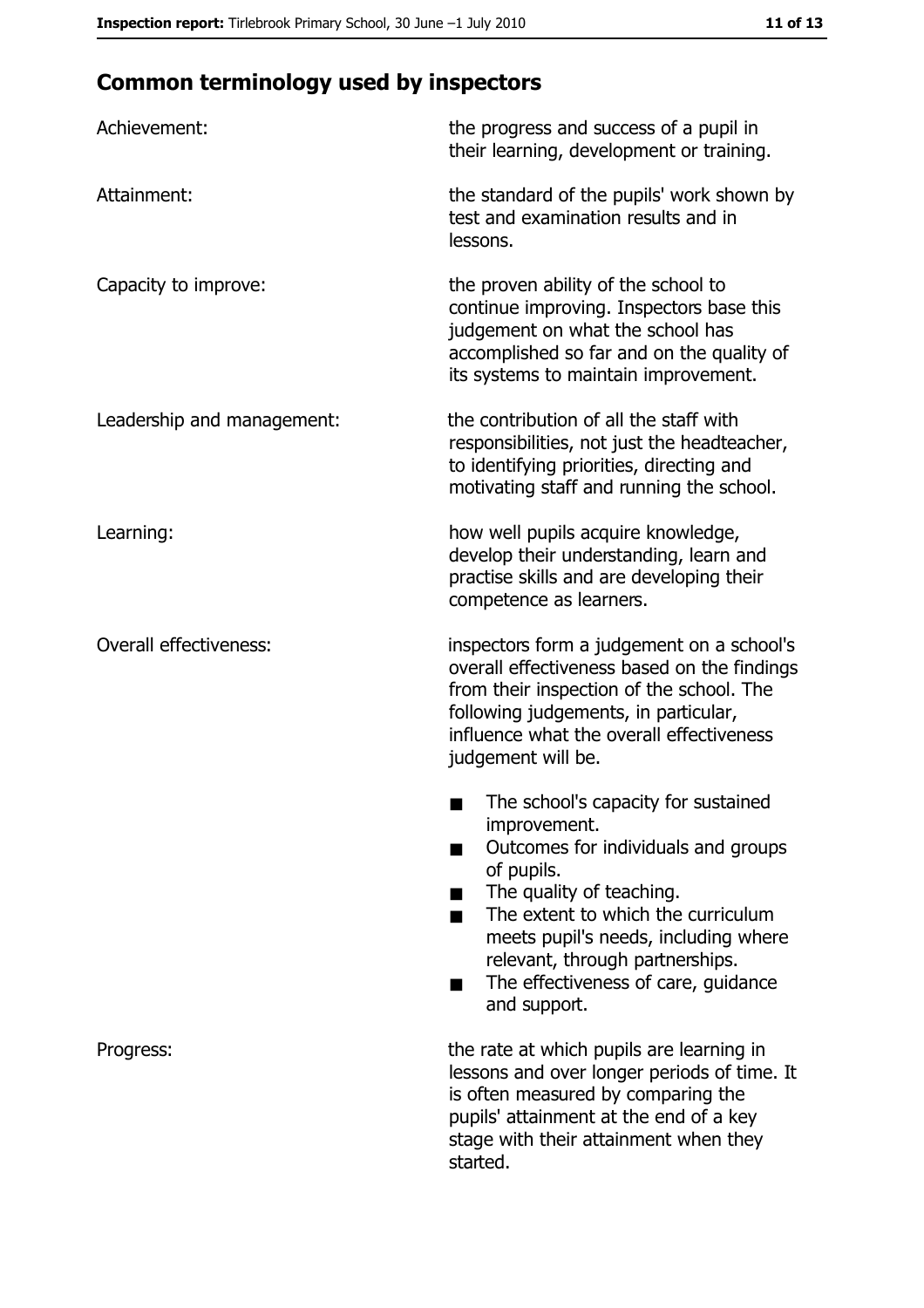This letter is provided for the school, parents and carers to share with their children. It describes Ofsted's main findings from the inspection of their school.



#### 2 July 2010

Dear Pupils

Inspection of Tirlebrook Primary School, Tewkesbury GL20 BEW

Thank you very much for your warm and friendly welcome during the recent inspection of your school. It was a pleasure to meet you all. Your questionnaires and the many conversations we had with you were extremely helpful.

You told us Tirlebrook is a good school and we agree. From the moment we arrived we were impressed by your good behaviour. You are polite and courteous and work hard in lessons. You get on well with your teachers and, as a result, you are making good progress in your work. Your attendance is outstanding. The school works very hard to make sure you are safe and well cared for and that you get the help you need to do well. You also have excellent opportunities to keep fit and stay healthy.

You have hardworking teachers, caring adults and dedicated governors at your school and so we have asked them to make your learning even better by addressing two issues.

- Improve the standard of boys' writing by setting work that suits their interests,  $\blacksquare$ particularly for those who achieve well in other subjects.
- Help you to learn more about the different groups of people living in Britain today. You can also help by continuing to work hard and concentrate in all your lessons.

I hope you all enjoy your summer holidays.

Yours sincerely

Alwyne Jolly

Lead inspector